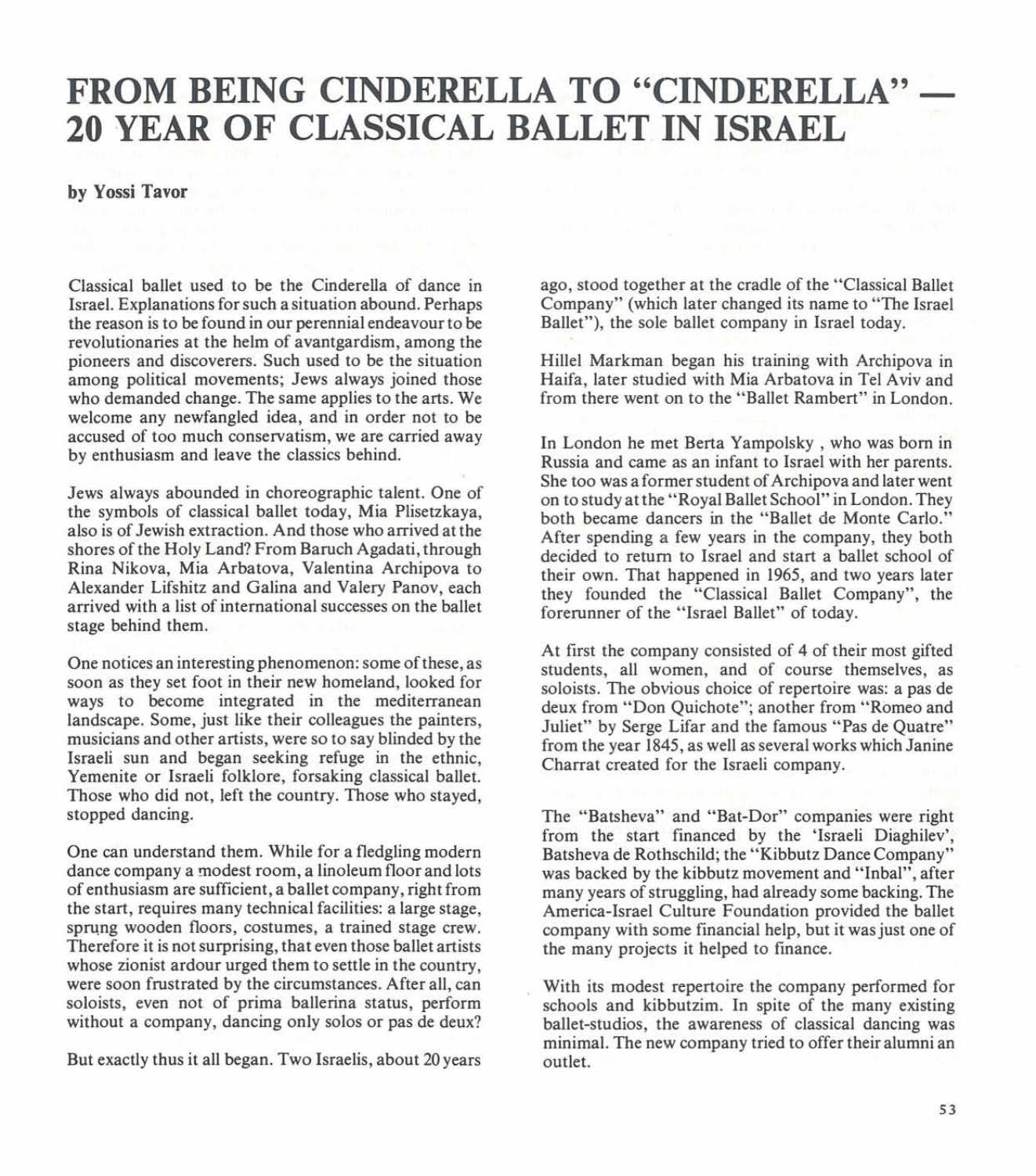In the early '70s, several ballet artists immigrated to Israel and Berta and Hillel took some of them under their wings. The number of dancers grew to 12 and more ambitious works could be attempted. Berta also began choreographing her own works. Hillel on the other hand turned his attention more towards the administration of the company. In 1973 the Panovs arrived in the country and the company had an opportunity to dance with intemational stars, an opportunity which did not materialise. But it was to retum later.

The real tuming point came with the visit of Patricia Neary. In 1975 the assistant of George Balanchine came to observe the Israeli ballet company. The result was, that the 8 years old company was granted permission to learn Balanchine's "Serenade' and a pas de deux from "Agon", two of Balanchine's masterpieces.

Says Berta: "We had a great company. 1 can hardly believe we are to have such marvellous dancers again. 1 have a video-recording, in which Balanchine states, that from all the foreign companies doing his 'Serenade' ours is the best rendition."

And a London ballet critic wrote, he wished "the 'Royal Ballet' would dance it as well as the Israeli company."

That year the copany danced with great success in the Israel Festival.

Next year Joseph Lazzini arrived to mount his version of "The Miraculous Mandarin" on the company, Berta prepared the grand pas de deux from "Paquita" and Heinz Sporli from Switzerland came to stage his "Opus 35" by Shostakovitch.

In 1977 the company toured the U.S.A., to mark its 10th birthday. The company was again invited to America in 1981 . It was then they met Balanchine, who usually never went to watch his works danced by foreign companies, but came to see the Israelis. "He was impressed, and at a reception after the show he said, we could have any of his works without paying royalties."

Since then the company danced his 'Concerto Barocco' and some smallerworks. "1 do not like his New York City Ballet"  $-$  says Berta,  $-$  "their style is vulgar, but I think Balanchine is non plus ultra. Perhaps one shouldn't have more than one or two of his works in one program, that is enough. "

After performing in the U.S.A. in 1981 the company also

toured South America, dancing in Puerto Rico, Venezuela and Chile, where Berta received the annual dance-critics' award for her "Dvorák Variations".

The critics abroad admired the " Israel Ballet", and found it young and brimming with creativity. At home they were criticised severely  $-$  as Berta again and again complains during the interview. She thinks the Israeli critics do not wish them well, and are not prepared to take their difficulties into consideration. 1 can appreciate her sentiments. In the early '70s 1 came to the company's small and meagerly equipped studio in Tel Aviv in order to tell the listeners of the Israeli Radio in the Russian language about the company. 1 spoke to Berta behind a sort of plywood partition -- her "office" at the studio. And I remembered the many spacious, well equipped facilities of even amateur companies in Russia... In such dire circumstances the "Israel Ballet" has to work!

Berta tends to accuse the press of being in favour of innovations and newfangled ideas, and against the established classics.

In fact the Israeli public began taking the company in eamest after several well-known guests from abroad danced with it. In 1981 Eva Evdokimova and Alexander Godunoff were soloists and the company served as a corps de ballet, and 1 remember the audience applauding madly. An attempt to repeat that success with the help of Vladimir Gelvan and Leslie Brown failed to produce the same results, but that was not the company's fault. It turned out that the ballerina, Barishnikov's protegee, was pregnant and not at her best. The corps, on the other hand, performed brilliantly.

Parallel to its activity at home the company continued to tour abroad. In 1984 it danced again in the U.S.A. and Canada and took part in the prestigious festival at Reggio Emilia in Italy.

Dora Sowden, the dance critic of the "Jerusalem Post", expressed her admiration of the company's neatness of execution and the artistic accomplishment of Berta Yampolsky's choreography. (Four out of 7 ballets performed on that tour were her's.) One of the dances, to Mahler's Fifth Symphony, was dedicated to the Swedish diplomat Raoul Wallenberg, who saved the lives of thousands of Hungarian Jews during the holocaust, but using his name was deemed a gimmick by the press.

Most of the company's repertoire nowadays consists of works by Yampolsky. She says: "My work does not cost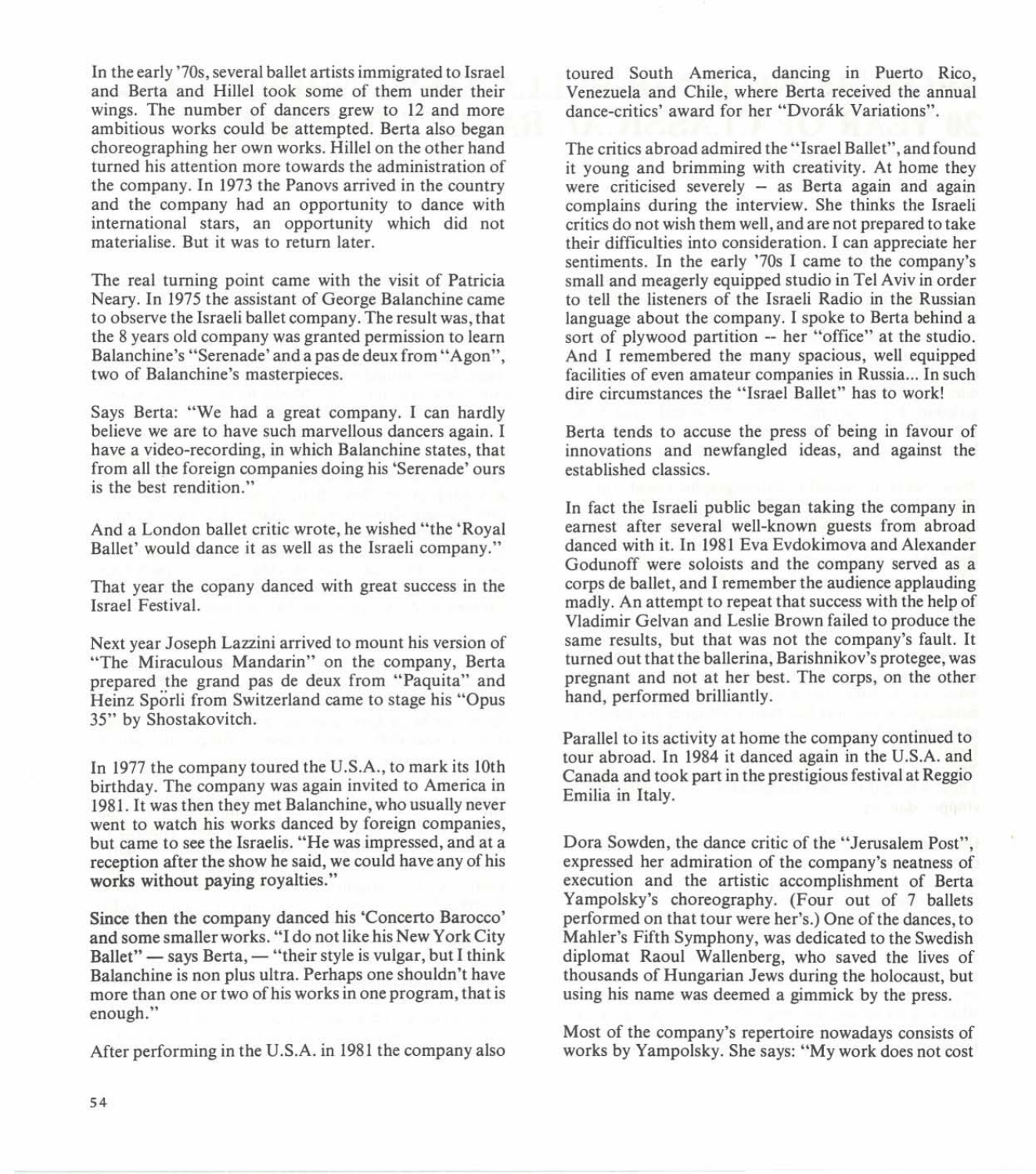us money, so 1 go on trying, sometimes succeeding and sometimes less. But we are on a constant search for other choreographers. We are going to acquire two more works by Balanchine, 'Four Temperaments' and 'Agon', for which we waited a long time. If we have to pay for the rights of a work, it better be very good indeed. We are not a workshop or an experimental stage."

In spite of the partial success with guest stars, the company avoids inviting more foreign dancers. "It is easy to ask someone to come as a guest, but it is detrimental to our dancers, as they 1ack cha11enges and a11 the glory goes to the visitors. When Godunoff was here, someone from Israe1 Te1evision interviewed him and asked, how such a famous dancer agreed to perform with a company like the 'Israel Ballet'. That I shall never forget. They all denigrated us, not deeming us worthy of dancing with such a great star. That was very painful."  $-$  she says.

Dance critic Giora Manor wrote: "When the company is provided with a financia1 and administrative basis, it is able to stage very nice classical ballets. Therefore it is quite possible, that in the future we are about to see some of the great ba11ets in fu11 production, and on an adequate standard. There is a large audience for classical ballet and just as one isn't astonished at the performing of established old works by orchestras, one shouldn't go on asking the same old question: what are we to nymphs and princes, and they to us in classical ballet."

Indeed his forecast materia1ised soon enough. The first full, evening long ballet was "The Nutcracker", with choreography by Yampolsky. It was a great success.

Then came "Cinderella", also staged by Yampolsky. It was the continuation of the same line of thought. The mime scenes were an important component of the production. There were only few solo dances, the decor was simple, but effective, and many children, students of the company's school took part. The public flocked to the performances.

"In general, the public loves us,"  $-$  says Berta  $-$  "We also had a subscription series, but had to discontinue it, as we do not have the necessary administration for such a venture. But our public is faithful and comes to every show, including many children."

Berta adapted the large classical works to the size of the company and its level. Perhaps the general public did not notice this, but the experts did. The lack of first class soloists made Berta look for alternatives. "I know exactly

what my dancers are capable of and I let them do only what they do well."

Wouldn't giving them something challenging expand their scope?

"Of course, when I have a dancer of talent, I give him more difficult things to do."

But what was sufficient for "Cindere11a" and "The Nutcracker" was not enough for "Sleeping Beauty", the company's 1atest production. That is a most ambitious, well known ballet. It was performed with live music, played by the Israel Philharmonic, for their subscribers. The music had to be given in its entirety and the choreographer (Yampolsky again) had to fill the stage with movement. The orchestra, unaccustomed to playing: for ballet, did not contribute much to the performance. The result was a rather longish show, with few solo dances and somewhat boring. A few brilliant solos and duets wou1d have enhanced it no end.

For myself, the best production up till now was "Cinderella", and Berta states it will be given again and there are plans to tour it abroad.

From being a small Cinderella of a company to a full production of "Cinderella" in twenty years! Perhaps 20 years of steady growth is something unusual in our country, where every one expects swift development and quick results. The high standards we demand of our artistic bodies are not a1ways fair, when one considers the meager means at their disposa1. We demand international standards, while governmental support is negligable, compared to what is customary in the West.

I often hear people talking about the 'rentability' of artistic ventures. Coming from the Soviet Union, 1 am well aware of how much the state invests in ballet companies, often without results. The comparison is rather painfu1.

Of course we would like to see our ballet on the same level we are accustomed to abroad. Perhaps one should point out, that foreign companies performing in Israel often are far from perfect, and surely they enjoy much more support than our companies.

It is easy to understand Berta and Hillel, who invest so much, in terms of time and enthusiasm, in their company, in their longing for recognition and encouragement. After 20 years, there stil is the dream.